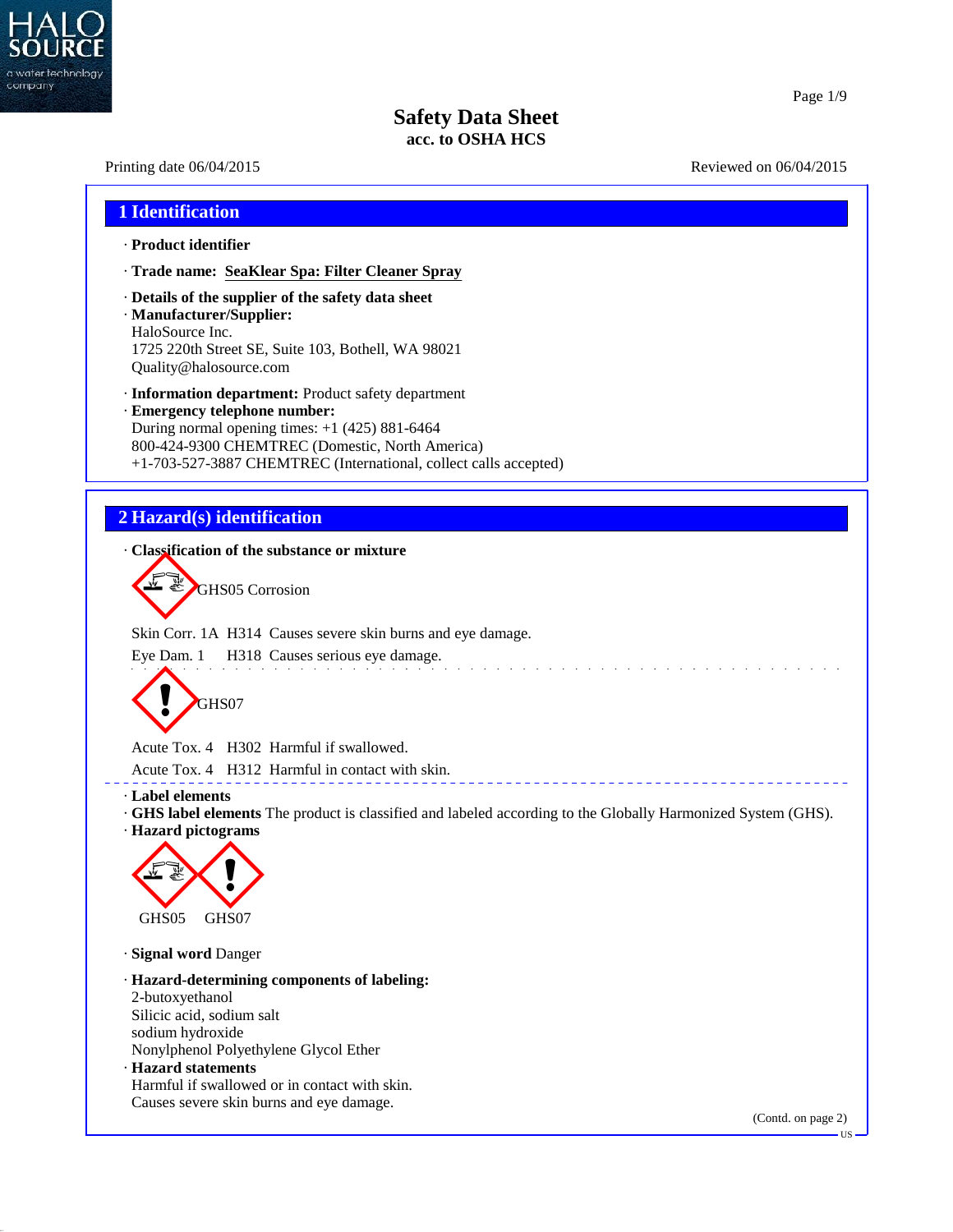Printing date  $06/04/2015$  Reviewed on  $06/04/2015$ 

#### **Trade name: SeaKlear Spa: Filter Cleaner Spray**



#### **3 Composition/information on ingredients**

· **Chemical characterization: Mixtures**

· **Description:** Mixture of the substances listed below with nonhazardous additions.

· **Dangerous components:**

111-76-2 2-butoxyethanol

127087-87-0 Nonylphenol Polyethylene Glycol Ether

 $1310-73-2$  sodium hydroxide

1344-09-8 Silicic acid, sodium salt

#### **4 First-aid measures**

#### · **Description of first aid measures**

· **General information:**

Immediately remove any clothing soiled by the product.

Symptoms of poisoning may even occur after several hours; therefore medical observation for at least 48 hours after the accident.

· **After inhalation:**

Supply fresh air. If required, provide artificial respiration. Keep patient warm. Consult doctor if symptoms persist. In case of unconsciousness place patient stably in side position for transportation.

- · **After skin contact:** Immediately wash with water and soap and rinse thoroughly.
- · **After eye contact:** Rinse opened eye for several minutes under running water. Then consult a doctor.
- · **After swallowing:**

40.2.7

Immediately call a doctor.

Drink copious amounts of water and provide fresh air. Immediately calla doctor.

(Contd. on page 3)

US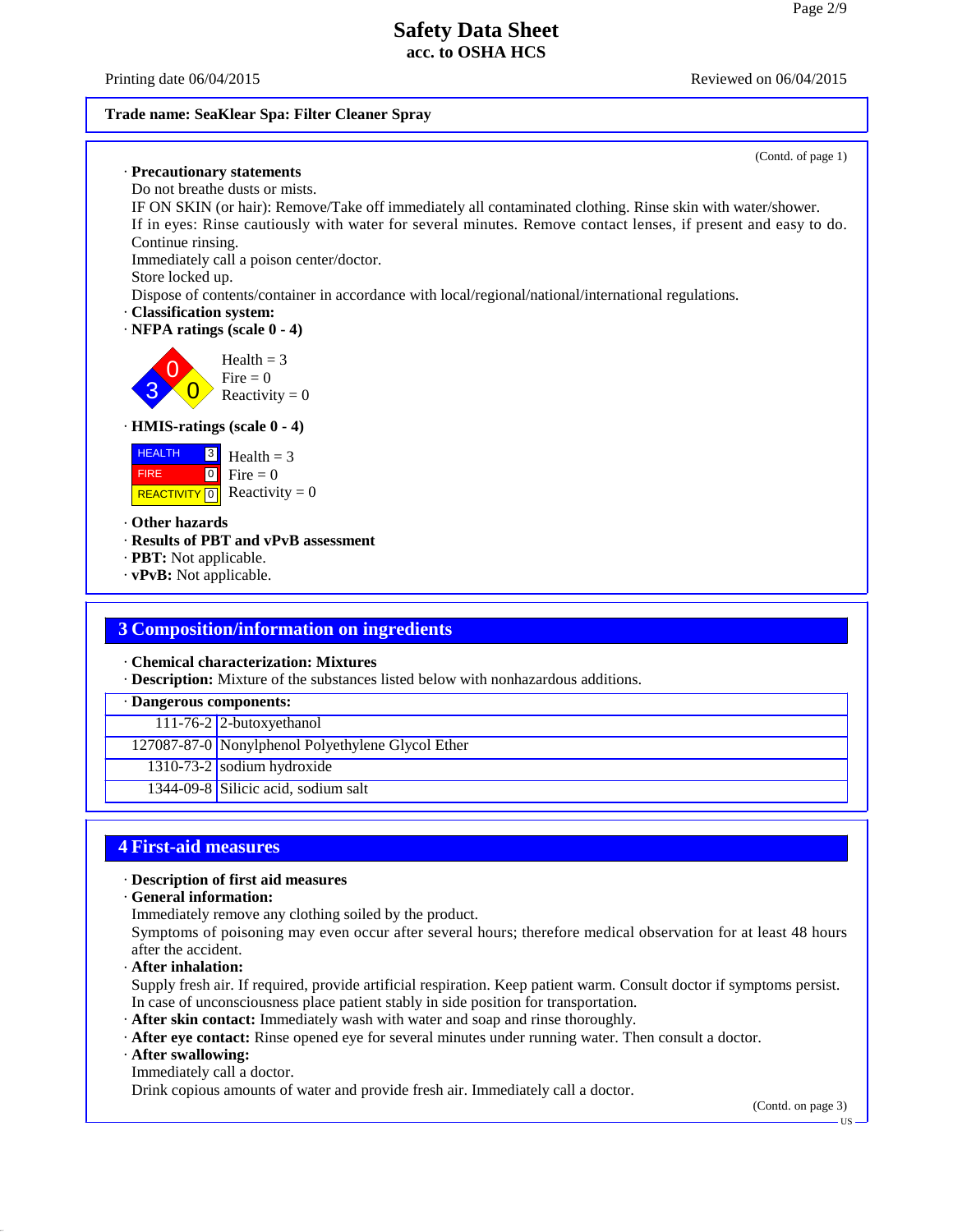Printing date  $06/04/2015$  Reviewed on  $06/04/2015$ 

(Contd. of page 2)

#### **Trade name: SeaKlear Spa: Filter Cleaner Spray**

- · **Information for doctor:**
- · **Most important symptoms and effects, both acute and delayed** No further relevant information available.
- · **Indication of any immediate medical attention and special treatment needed**
- No further relevant information available.

#### **5 Fire-fighting measures**

- · **Extinguishing media**
- · **Suitable extinguishing agents:**
- CO2, extinguishing powder or water spray. Fight larger fires with water spray or alcohol resistant foam.
- · **Special hazards arising from the substance or mixture** No further relevant information available.
- · **Advice for firefighters**
- · **Protective equipment:** Mouth respiratory protective device.

### **6 Accidental release measures**

· **Personal precautions, protective equipment and emergency procedures** Wear protective equipment. Keep unprotected persons away. · **Environmental precautions:**

Dilute with plenty of water.

Do not allow to enter sewers/ surface or ground water.

- · **Methods and material for containment and cleaning up:** Absorb with liquid-binding material (sand, diatomite, acid binders, universal binders, sawdust). Use neutralizing agent. Dispose contaminated material as waste according to item 13. Ensure adequate ventilation.
- · **Reference to other sections** See Section 7 for information on safe handling. See Section 8 for information on personal protection equipment. See Section 13 for disposal information.

## **7 Handling and storage**

- · **Handling:**
- · **Precautions for safe handling**
- Ensure good ventilation/exhaustion at the workplace.
- Prevent formation of aerosols.
- · **Information about protection against explosions and fires:** No special measures required.
- · **Conditions for safe storage, including any incompatibilities**
- · **Storage:**

40.2.7

- · **Requirements to be met by storerooms and receptacles:** No special requirements.
- · **Information about storage in one common storage facility:** Not required.
- · **Further information about storage conditions:** Keep receptacle tightly sealed.
- · **Specific end use(s)** No further relevant information available.

**8 Exposure controls/personal protection**

· **Additional information about design of technical systems:** No further data; see item 7.

(Contd. on page 4)

US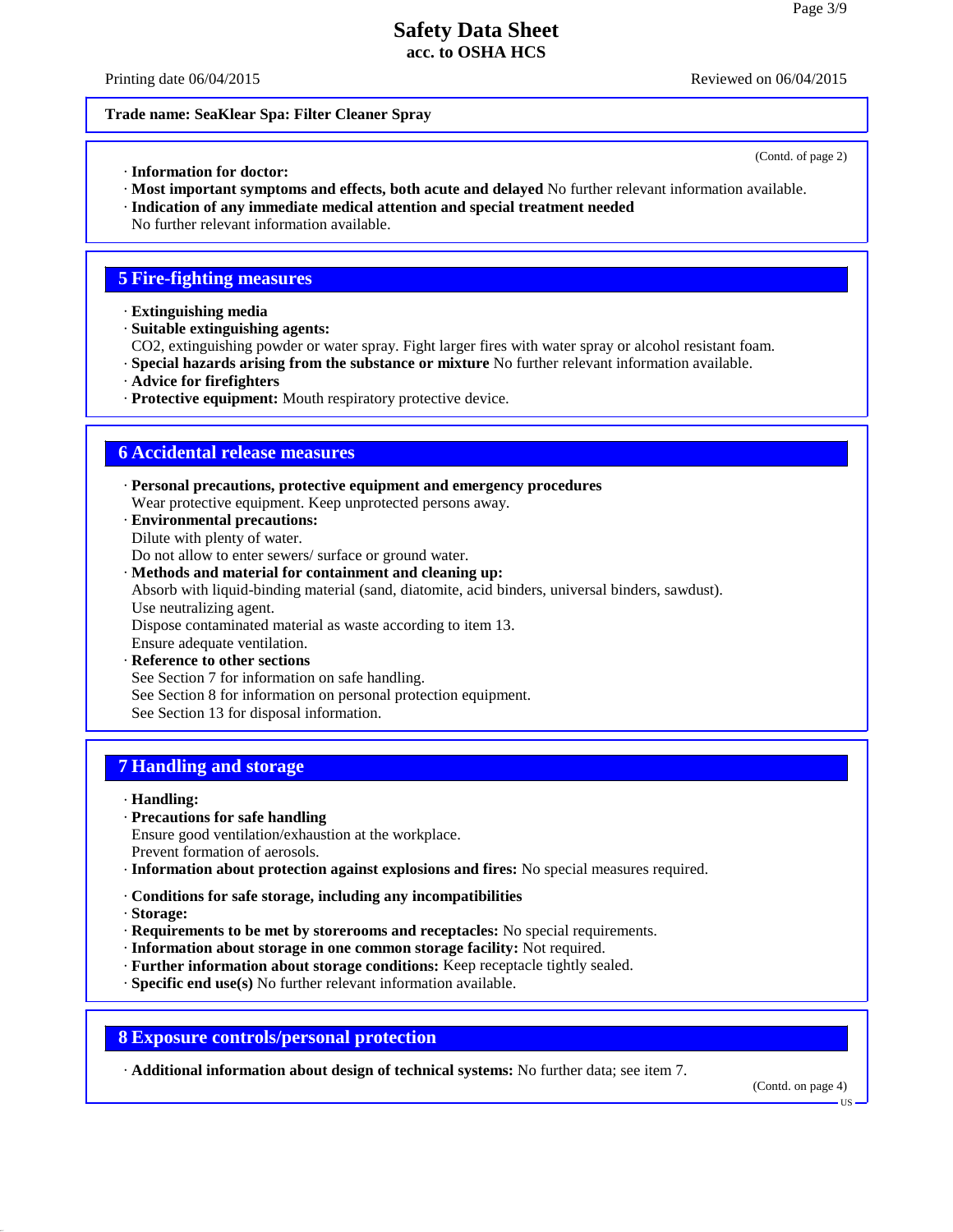US

# **Safety Data Sheet acc. to OSHA HCS**

40.2.7

Printing date  $06/04/2015$  Reviewed on  $06/04/2015$ 

# **Trade name: SeaKlear Spa: Filter Cleaner Spray**

| the workplace.<br>· Ingredients with biological limit values:                                                                                                                                                                                                                                                                                                                                                                                                                                                                                                                                |
|----------------------------------------------------------------------------------------------------------------------------------------------------------------------------------------------------------------------------------------------------------------------------------------------------------------------------------------------------------------------------------------------------------------------------------------------------------------------------------------------------------------------------------------------------------------------------------------------|
| 111-76-2 2-butoxyethanol                                                                                                                                                                                                                                                                                                                                                                                                                                                                                                                                                                     |
| BEI 200 mg/g creatinine<br>Medium: urine<br>Time: end of shift<br>Parameter: Butoxyacetic acid with hydrolysis                                                                                                                                                                                                                                                                                                                                                                                                                                                                               |
| · Additional information: The lists that were valid during the creation were used as basis.                                                                                                                                                                                                                                                                                                                                                                                                                                                                                                  |
| · Exposure controls<br>· Personal protective equipment:<br>· General protective and hygienic measures:<br>Keep away from foodstuffs, beverages and feed.<br>Immediately remove all soiled and contaminated clothing.<br>Wash hands before breaks and at the end of work.<br>Avoid contact with the eyes and skin.<br>· Breathing equipment:<br>In case of brief exposure or low pollution use respiratory filter device. In case of intensive or longer exposure use<br>respiratory protective device that is independent of circulating air.<br>· Protection of hands:<br>Protective gloves |
| The glove material has to be impermeable and resistant to the product/ the substance/ the preparation.<br>· Eye protection:<br>Tightly sealed goggles                                                                                                                                                                                                                                                                                                                                                                                                                                        |

| . Imormation on basic physical and chemical properties<br><b>General Information</b> |                 |                    |
|--------------------------------------------------------------------------------------|-----------------|--------------------|
| $\cdot$ Appearance:                                                                  |                 |                    |
| Form:                                                                                | Liquid          |                    |
| Color:                                                                               | Purple          |                    |
| $\cdot$ Odor:                                                                        | Mild            |                    |
| Odour threshold:                                                                     | Not determined. |                    |
| $\cdot$ pH-value at 20 °C (68 °F):                                                   | >13             |                    |
| Change in condition                                                                  |                 |                    |
| <b>Melting point/Melting range:</b>                                                  | Undetermined.   |                    |
| <b>Boiling point/Boiling range:</b>                                                  | 100 °C (212 °F) |                    |
| · Flash point:                                                                       | Not applicable. |                    |
|                                                                                      |                 | (Contd. on page 5) |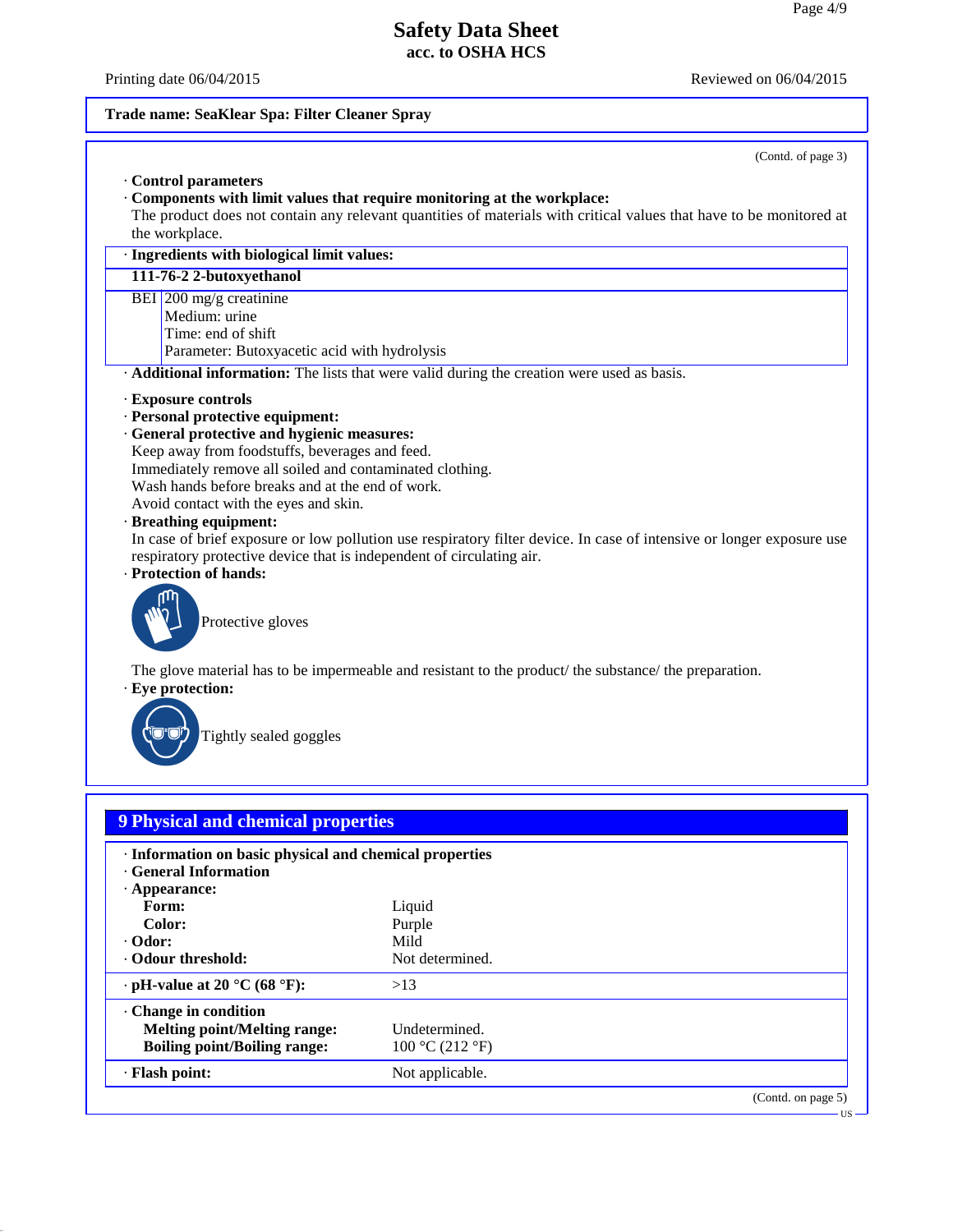Printing date  $06/04/2015$  Reviewed on  $06/04/2015$ 

**Trade name: SeaKlear Spa: Filter Cleaner Spray**

|                                                            |                                               | (Contd. of page 4) |
|------------------------------------------------------------|-----------------------------------------------|--------------------|
| · Flammability (solid, gaseous):                           | Not applicable.                               |                    |
| · Ignition temperature:                                    | 240 °C (464 °F)                               |                    |
| · Decomposition temperature:                               | Not determined.                               |                    |
| $\cdot$ Auto igniting:                                     | Product is not selfigniting.                  |                    |
| Danger of explosion:                                       | Product does not present an explosion hazard. |                    |
| <b>Explosion limits:</b>                                   |                                               |                    |
| Lower:                                                     | $1.1$ Vol %                                   |                    |
| <b>Upper:</b>                                              | $10.6$ Vol %                                  |                    |
| $\cdot$ Vapor pressure at 20 °C (68 °F):                   | 23 hPa (17 mm Hg)                             |                    |
| · Density:                                                 | Not determined.                               |                    |
| · Relative density                                         | Not determined.                               |                    |
| · Vapour density                                           | Not determined.                               |                    |
| · Evaporation rate                                         | Not determined.                               |                    |
| · Solubility in / Miscibility with                         |                                               |                    |
| Water:                                                     | Fully miscible.                               |                    |
| · Partition coefficient (n-octanol/water): Not determined. |                                               |                    |
| · Viscosity:                                               |                                               |                    |
| Dynamic:                                                   | Not determined.                               |                    |
| Kinematic:                                                 | Not determined.                               |                    |
| · Solvent content:                                         |                                               |                    |
| Organic solvents:                                          | 28.0%                                         |                    |
| <b>VOC</b> content:                                        | 28.0%                                         |                    |
| <b>Solids content:</b>                                     | 40.0%                                         |                    |
| Other information                                          | No further relevant information available.    |                    |

## **10 Stability and reactivity**

· **Reactivity**

- · **Chemical stability**
- · **Thermal decomposition / conditions to be avoided:** No decomposition if used according to specifications.
- · **Possibility of hazardous reactions** No dangerous reactions known.
- · **Conditions to avoid** No further relevant information available.
- · **Incompatible materials:** No further relevant information available.
- · **Hazardous decomposition products:** No dangerous decomposition products known.

## **11 Toxicological information**

- · **Information on toxicological effects**
- · **Acute toxicity:**

40.2.7

- · **Primary irritant effect:**
- · **on the skin:** Strong caustic effect on skin and mucous membranes.
- · **on the eye:** Strong caustic effect.
- · **Sensitization:** No sensitizing effects known.
- · **Additional toxicological information:**

The product shows the following dangers according to internally approved calculation methods for preparations:

(Contd. on page 6)

US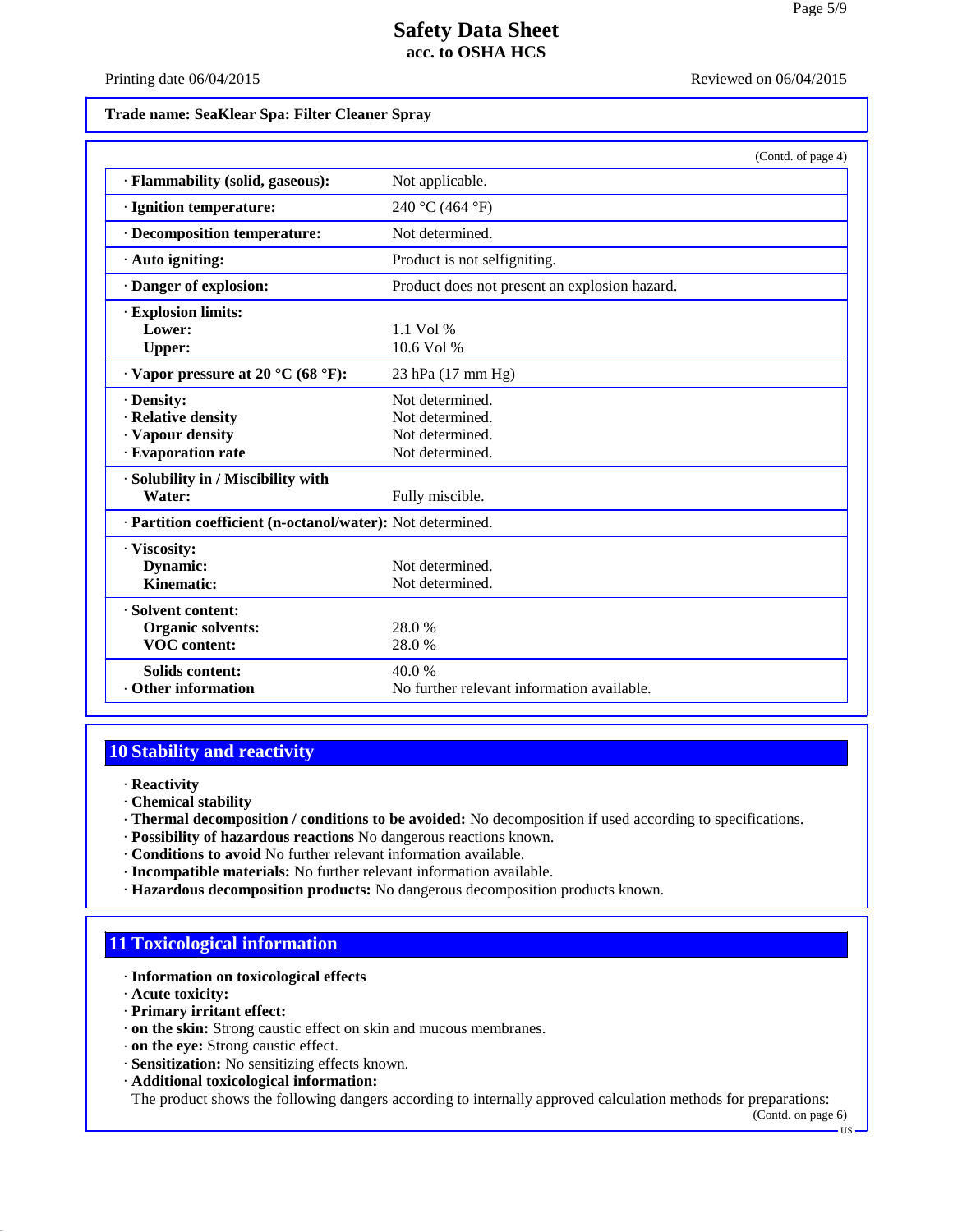Printing date  $06/04/2015$  Reviewed on  $06/04/2015$ 

(Contd. of page 5)

#### **Trade name: SeaKlear Spa: Filter Cleaner Spray**

## Harmful

Corrosive

Swallowing will lead to a strong caustic effect on mouth and throat and to the danger of perforation of esophagus and stomach.

#### · **Carcinogenic categories**

· **IARC (International Agency for Research on Cancer)**

111-76-2 2-butoxyethanol 3

· **NTP (National Toxicology Program)**

None of the ingredients is listed.

#### · **OSHA-Ca (Occupational Safety & Health Administration)**

None of the ingredients is listed.

### **12 Ecological information**

#### · **Toxicity**

- · **Aquatic toxicity:** No further relevant information available.
- · **Persistence and degradability** No further relevant information available.
- · **Behavior in environmental systems:**
- · **Bioaccumulative potential** No further relevant information available.
- · **Mobility in soil** No further relevant information available.
- · **Additional ecological information:**
- · **General notes:**
- Water hazard class 1 (Self-assessment): slightly hazardous for water

Do not allow undiluted product or large quantities of it to reach ground water, water course or sewage system. Must not reach bodies of water or drainage ditch undiluted or unneutralized.

Rinse off of bigger amounts into drains or the aquatic environment may lead to increased pH-values. A high pH value harms aquatic organisms. In the dilution of the use-level the pH-value is considerably reduced, so that after the use of the product the aqueous waste, emptied into drains, is only low water-dangerous.

- · **Results of PBT and vPvB assessment**
- · **PBT:** Not applicable.
- · **vPvB:** Not applicable.
- · **Other adverse effects** No further relevant information available.

## **13 Disposal considerations**

· **Waste treatment methods**

· **Recommendation:**

Must not be disposed of together with household garbage. Do not allow product to reach sewage system.

- · **Uncleaned packagings:**
- · **Recommendation:** Disposal must be made according to official regulations.
- · **Recommended cleansing agent:** Water, if necessary with cleansing agents.

## **14 Transport information**

· **UN-Number** · **DOT, IMDG, IATA** UN3266

40.2.7

(Contd. on page 7)

US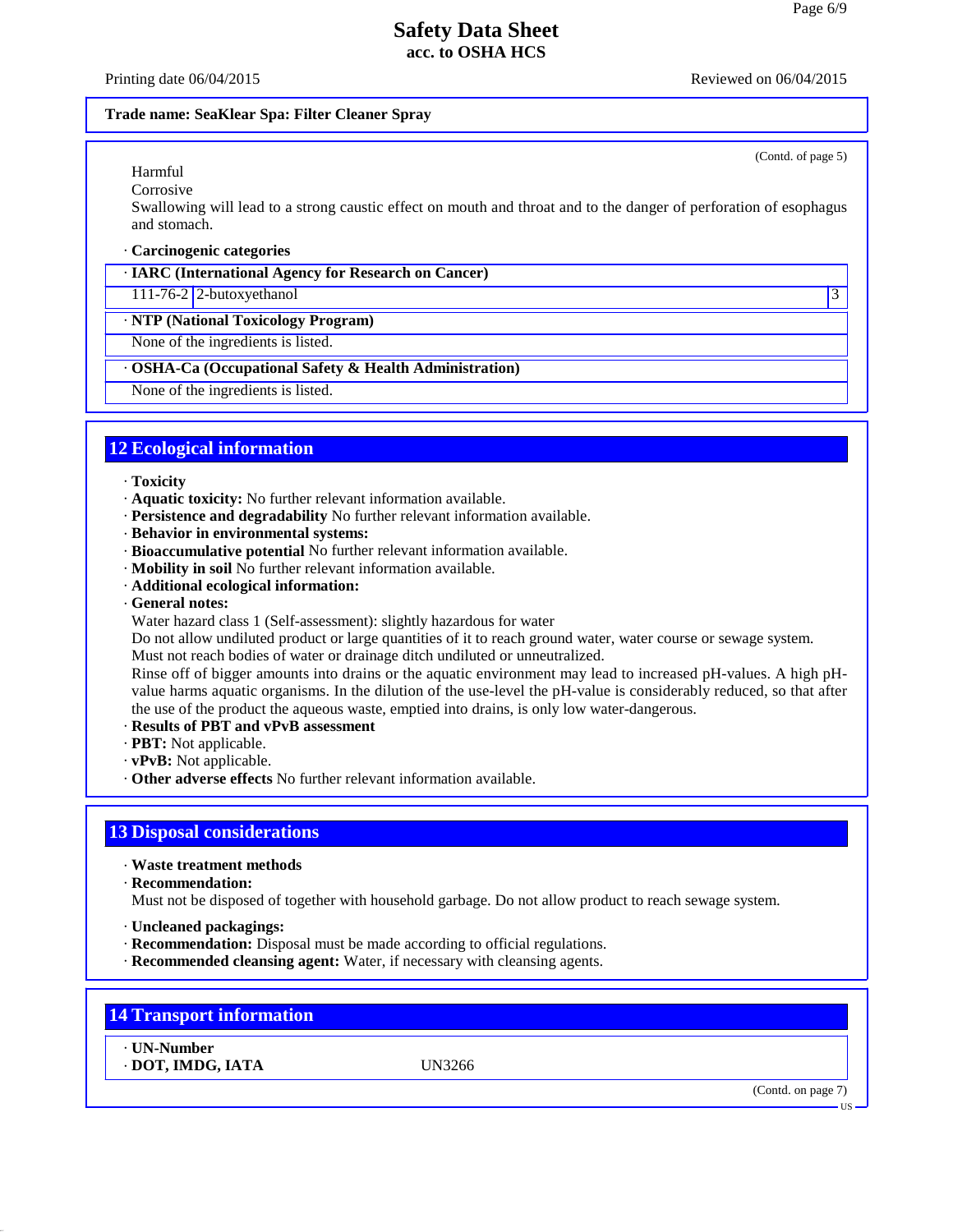Printing date  $06/04/2015$  Reviewed on  $06/04/2015$ 

40.2.7

**Trade name: SeaKlear Spa: Filter Cleaner Spray**

| · UN proper shipping name                       |                                                                                                                                   |
|-------------------------------------------------|-----------------------------------------------------------------------------------------------------------------------------------|
| $\cdot$ DOT<br>· IMDG, IATA                     | Corrosive liquid, basic, inorganic, n.o.s. (Sodium hydroxide)<br>CORROSIVE LIQUID, BASIC, INORGANIC, N.O.S. (SODIUM<br>HYDROXIDE) |
| · Transport hazard class(es)                    |                                                                                                                                   |
| $\cdot$ DOT                                     |                                                                                                                                   |
| . Class<br>· Label                              | 8 Corrosive substances<br>8<br>.                                                                                                  |
| · IMDG, IATA                                    |                                                                                                                                   |
| · Class                                         | 8 Corrosive substances                                                                                                            |
| · Label                                         | 8                                                                                                                                 |
| · Packing group<br>DOT, IMDG, IATA              | $\rm II$                                                                                                                          |
| · Environmental hazards:<br>· Marine pollutant: | N <sub>o</sub>                                                                                                                    |
| Special precautions for user                    | Warning: Corrosive substances                                                                                                     |
| · Danger code (Kemler):<br>· EMS Number:        | 80                                                                                                                                |
| · Segregation groups                            | $F-A, S-B$<br>Alkalis                                                                                                             |
| · Transport in bulk according to Annex II of    |                                                                                                                                   |
| MARPOL73/78 and the IBC Code                    | Not applicable.                                                                                                                   |
| · Transport/Additional information:             |                                                                                                                                   |
| $\cdot$ DOT                                     |                                                                                                                                   |
| · Quantity limitations                          | On passenger aircraft/rail: 1 L<br>On cargo aircraft only: 30 L                                                                   |
| $\cdot$ IMDG                                    |                                                                                                                                   |
| · Limited quantities (LQ)                       | 1L                                                                                                                                |
| · Excepted quantities (EQ)                      | Code: E2<br>Maximum net quantity per inner packaging: 30 ml<br>Maximum net quantity per outer packaging: 500 ml                   |
| · UN "Model Regulation":                        | UN3266, Corrosive liquid, basic, inorganic, n.o.s. (Sodium<br>hydroxide), 8, II                                                   |

(Contd. on page 8)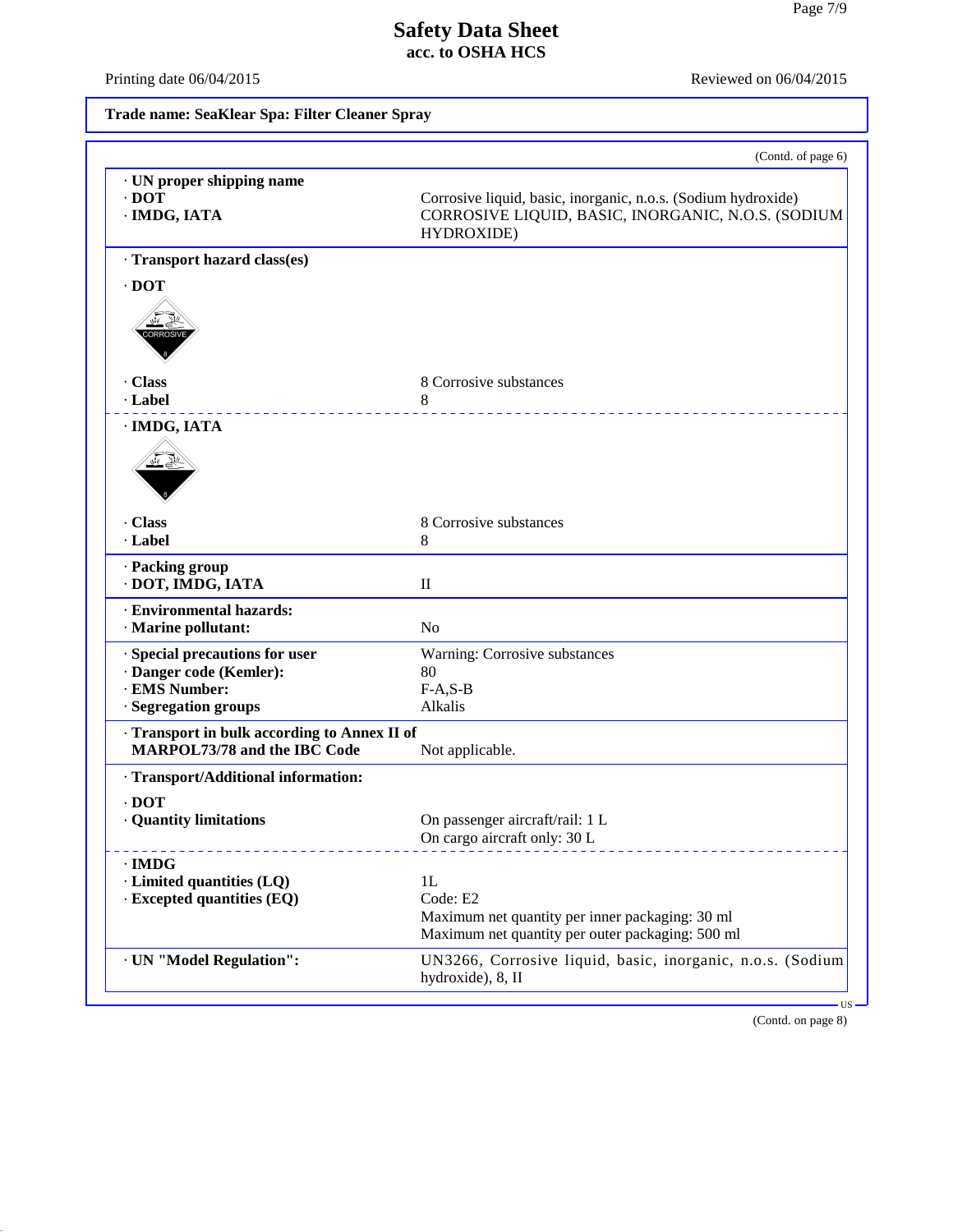Printing date  $06/04/2015$  Reviewed on  $06/04/2015$ 

**Trade name: SeaKlear Spa: Filter Cleaner Spray**

(Contd. of page 7)

#### **15 Regulatory information**

· **Safety, health and environmental regulations/legislation specific for the substance or mixture** · **Sara**

· **Section 355 (extremely hazardous substances):**

None of the ingredients is listed.

· **Section 313 (Specific toxic chemical listings):**

111-76-2 2-butoxyethanol

· **TSCA (Toxic Substances Control Act):**

All ingredients are listed.

· **Proposition 65**

· **Chemicals known to cause cancer:**

None of the ingredients is listed.

· **Chemicals known to cause reproductive toxicity for females:**

None of the ingredients is listed.

· **Chemicals known to cause reproductive toxicity for males:**

None of the ingredients is listed.

· **Chemicals known to cause developmental toxicity:**

None of the ingredients is listed.

· **Carcinogenic categories**

· **EPA (Environmental Protection Agency)**

111-76-2 2-butoxyethanol NL

· **TLV (Threshold Limit Value established by ACGIH)**

111-76-2 2-butoxyethanol and the state of the state of the state of the state of the state of the state of the state of the state of the state of the state of the state of the state of the state of the state of the state o

· **NIOSH-Ca (National Institute for Occupational Safety and Health)**

None of the ingredients is listed.

· **GHS label elements** The product is classified and labeled according to the Globally Harmonized System (GHS). · **Hazard pictograms**



· **Signal word** Danger

40.2.7

· **Hazard-determining components of labeling:** 2-butoxyethanol Silicic acid, sodium salt sodium hydroxide Nonylphenol Polyethylene Glycol Ether · **Hazard statements** Harmful if swallowed or in contact with skin. Causes severe skin burns and eye damage. · **Precautionary statements** Do not breathe dusts or mists.

IF ON SKIN (or hair): Remove/Take off immediately all contaminated clothing. Rinse skin with water/shower.

(Contd. on page 9)